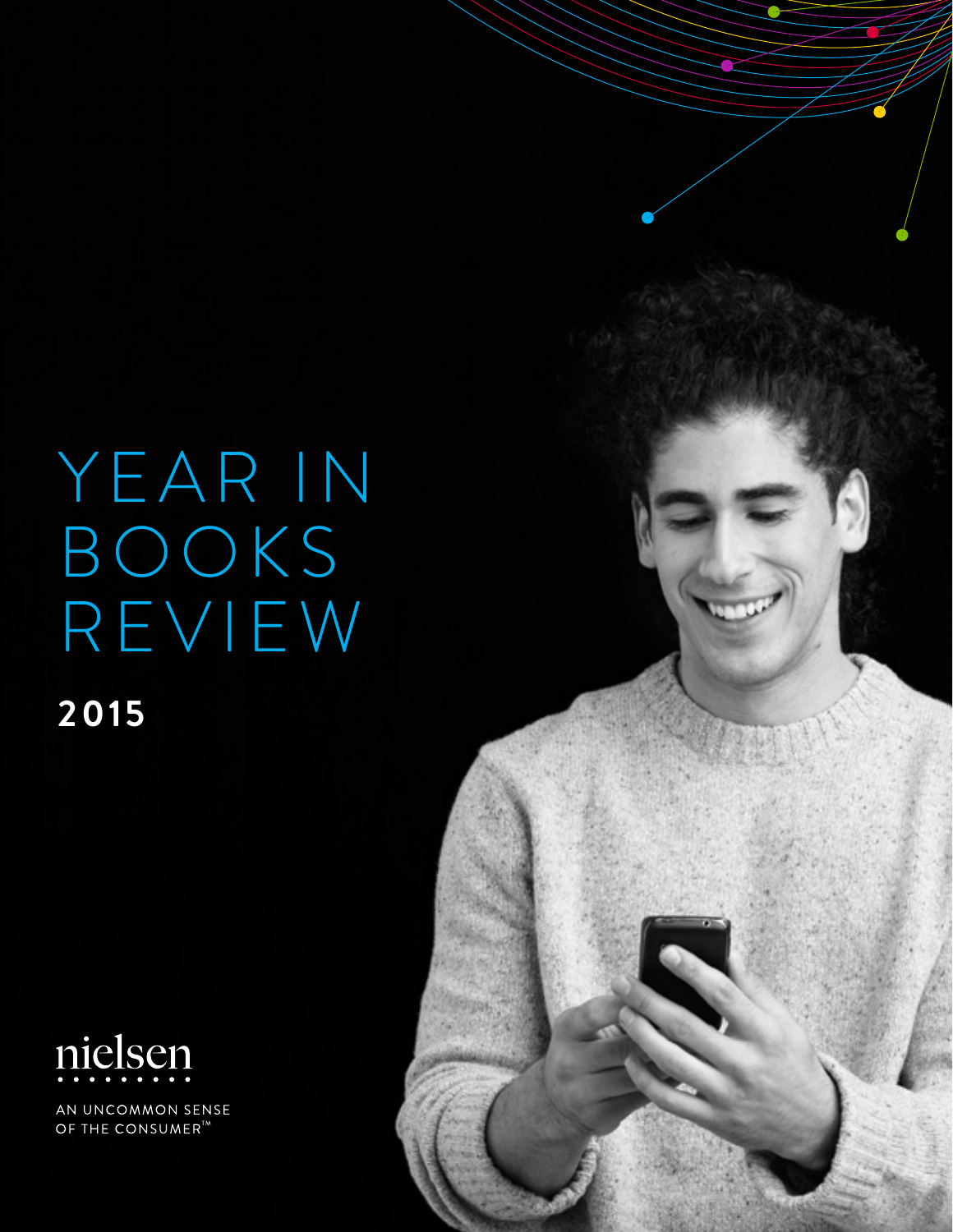# CONTENTS

|--|--|

|--|--|

|--|

#### **AUTHOR FEATURES: HARPER LEE (GO SET A WATCHMAN) AND PAULA**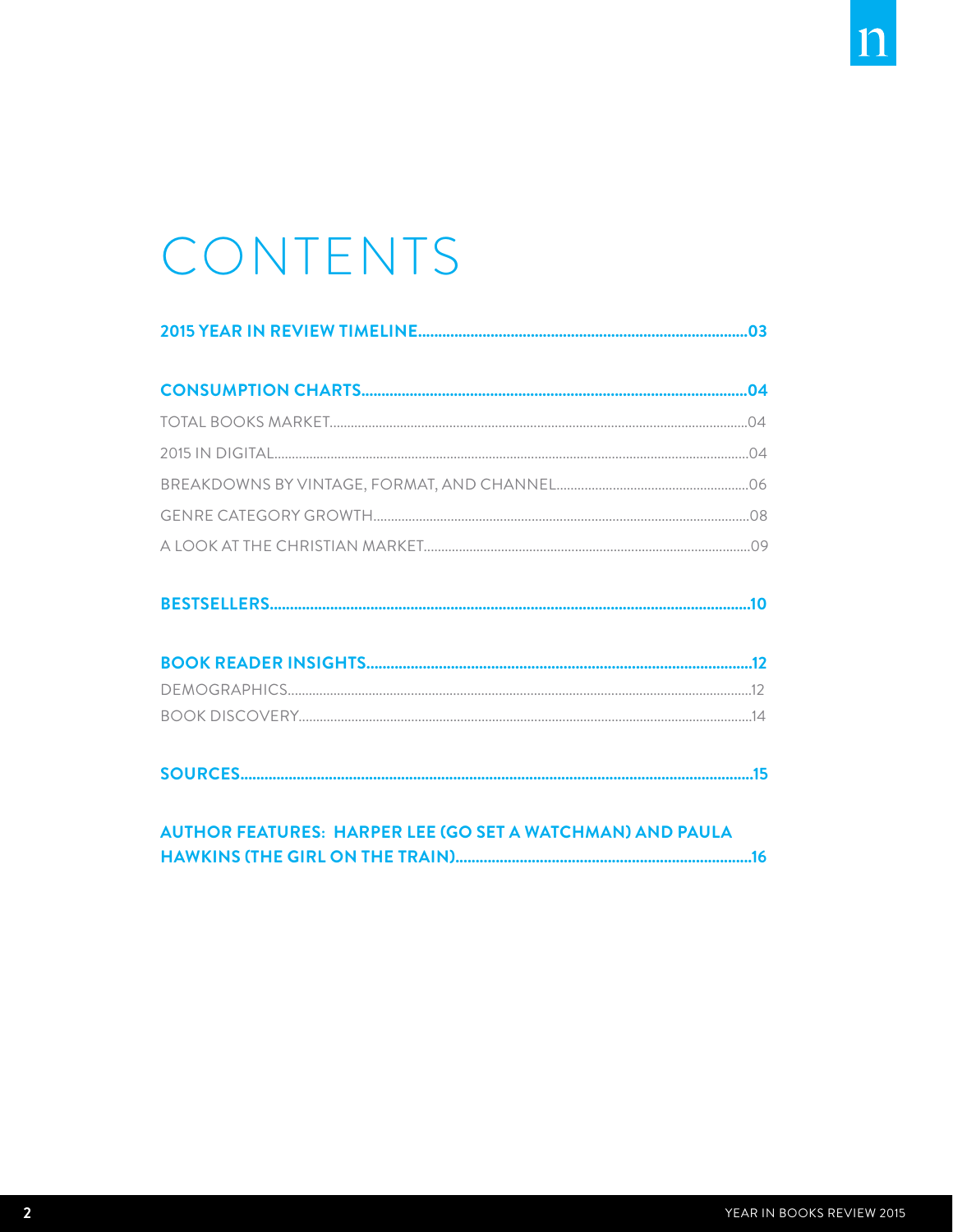

#### **1 2015 Year in Review Timeline**

| January   | Paula Hawkins' debut psychological thriller The Girl on the Train is published January<br>13th and goes on to sell a combined 3.7m print + eBook units in 2015. The film adaptation<br>will be released in October 2016. |
|-----------|--------------------------------------------------------------------------------------------------------------------------------------------------------------------------------------------------------------------------|
| April     | Sales increase 16% in the week leading up to Easter with children's up 31% on the prior<br>week, an additional 1.3m kids' books sold than the week prior.                                                                |
| June      | E.L. James' new Fifty Shades title Grey is published June 18 <sup>th</sup> and sells 1.4m combined print<br>+ eBook units in the month alone.                                                                            |
| June      | Penguin Random House signs a deal with Amazon, becoming the last of the Big 5<br>publishers to sell eBooks in a version of agency pricing.                                                                               |
| July      | Harper Lee's Go Set a Watchman is released on July 14th and sells 747,000 print copies<br>in its first week. Watchman is the #1 bestseller of the year.                                                                  |
| September | Perseus Books announces plans to sell. Hachette will eventually buy Perseus in Q1 2016.                                                                                                                                  |
| September | Best-selling women's fiction author Jackie Collins dies. Her print book sales jump 300%<br>in the week following her death.                                                                                              |
| September | Oyster, once called the "Netflix" of book subscriptions, shuts down. As a result,<br>subscriptions fall from 10% of eBooks purchased in 2014 to 5% in 2015.                                                              |
| September | Nielsen Book hosts its second Children's Book Summit at Convene in NYC.                                                                                                                                                  |
| October   | Sales of Johanna Basford's third book, Lost Ocean, released this month, shows adult<br>coloring books have arrived as an important new genre. Basford's three coloring books<br>combined sold 2m copies in 2015.         |
| October   | Nielsen Book hosts its first Christian Book Summit in Nashville, where we unveiled 4 key<br>segments of American Christians to help publishers better target their marketing and sales<br>efforts.                       |
| November  | Abrams releases the 10 <sup>th</sup> book in Jeff Kinney's Diary of a Wimpy Kid Series which sells<br>315,000 print copies in release week. Old School becomes the #2 bestseller in 2015 with<br>only 2 months of sales. |
| November  | Ta-Nehisi Coates wins the non-fiction National Book Award for his moving memoir on<br>race, Between the World and Me.                                                                                                    |
| November  | Book sales are up 12% the week of Black Friday - November 27 - on the prior week, with<br>mass merch sales up 31%.                                                                                                       |
| December  | Holiday book purchasing resulted in 115m units sold in December alone, accounting for<br>18% of total 2015 sales.                                                                                                        |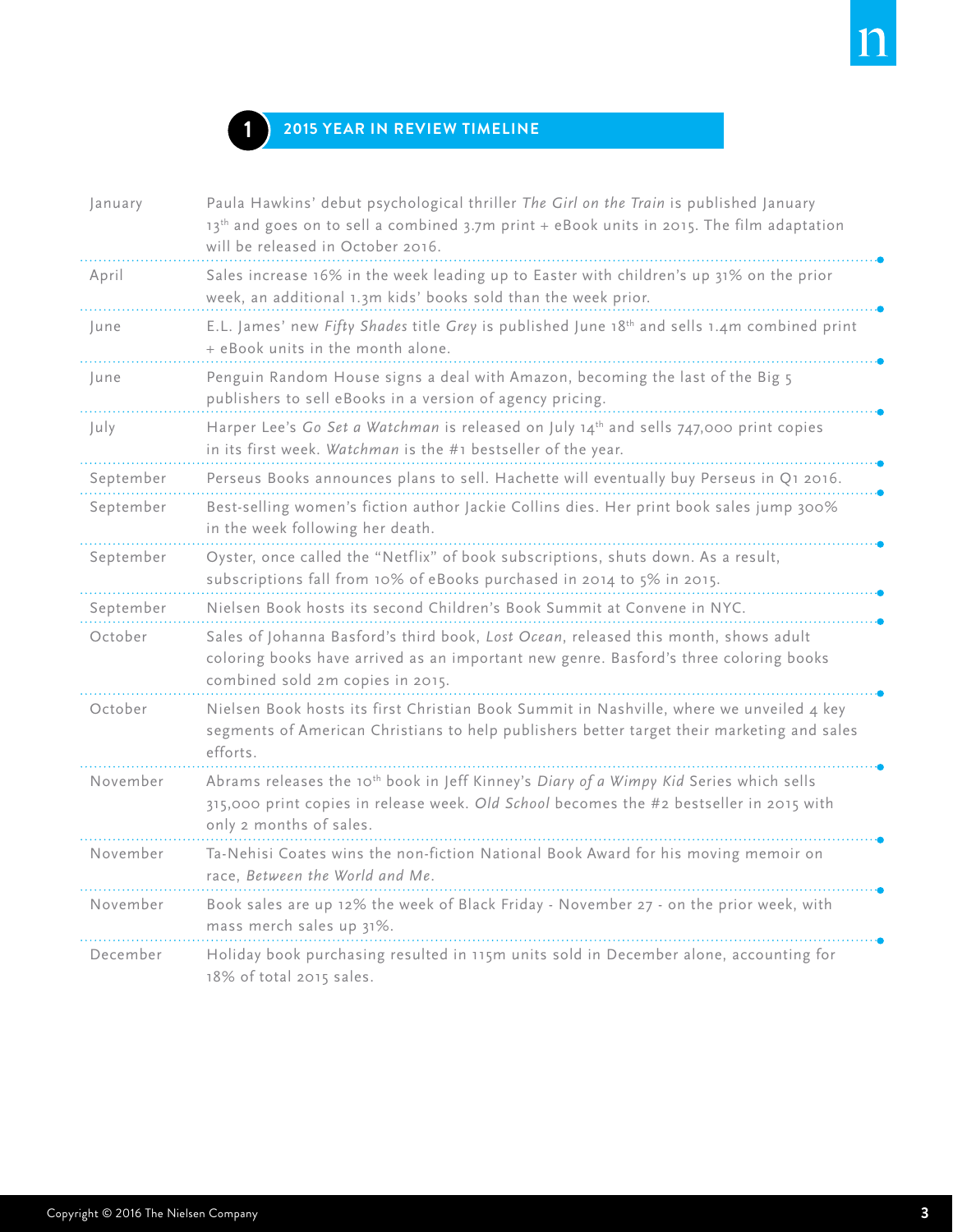#### **Consumption Charts 2**

BookScan's total print book sales of 653 million units were up 2.8% in units from 2014. On the flip side, traditionally published eBooks were down 13% in units according to PubTrack Digital - which tracks POS data through publishers for approximately 85% of the traditionally published eBook market.



#### **EBOOK SHARE**

EBook sales tracked by Nielsen PubTrack Digital were down from 27% of the total market in 2014 to 24% of the total market in 2015. Of course, certain categories had a larger representation in digital, such as Romance with 60% eBooks and Thrillers with 51% eBooks in 2015.



Source: BookScan/PubTrack Digital

*\*2015 PT-Digital figures are weighted to reflect panel changes.*



Source: BookScan/PubTrack Digital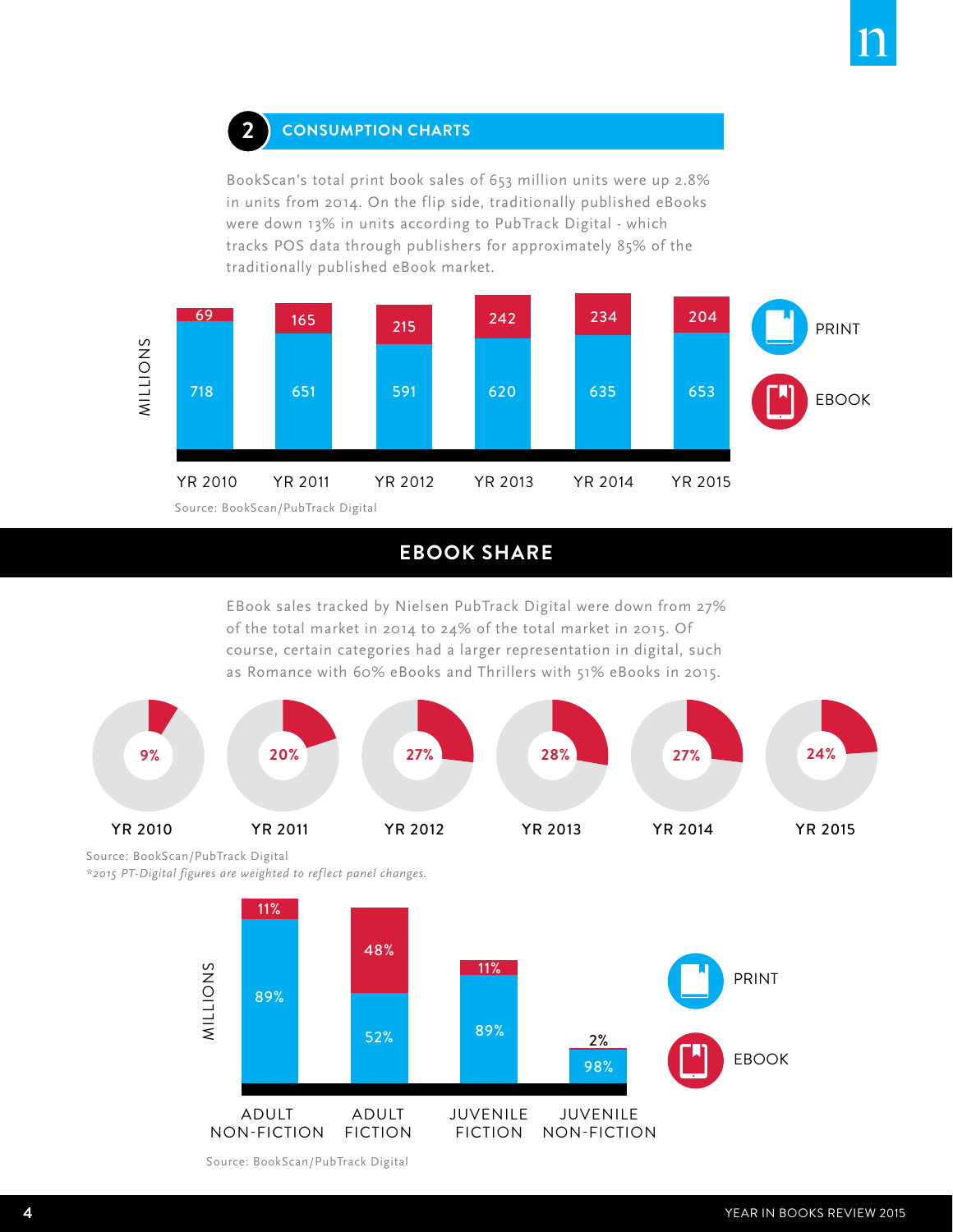

#### **SELF PUBLISHER SHARE**

According to Books & Consumers, self-published eBooks accounted for 12% of eBook purchases in 2015.

The growth in self-publisher and small publisher eBook share came at the expense of the Big 5 publishers.



Source: Books & Consumers Based on manual coding of authors/publishers by Nielsen

#### **EREADING DEVICES**

Books & Consumers also shows a notable shift in eBook downloads to smartphones, at the expense of eReaders and Tablets:



Source: Books & Consumers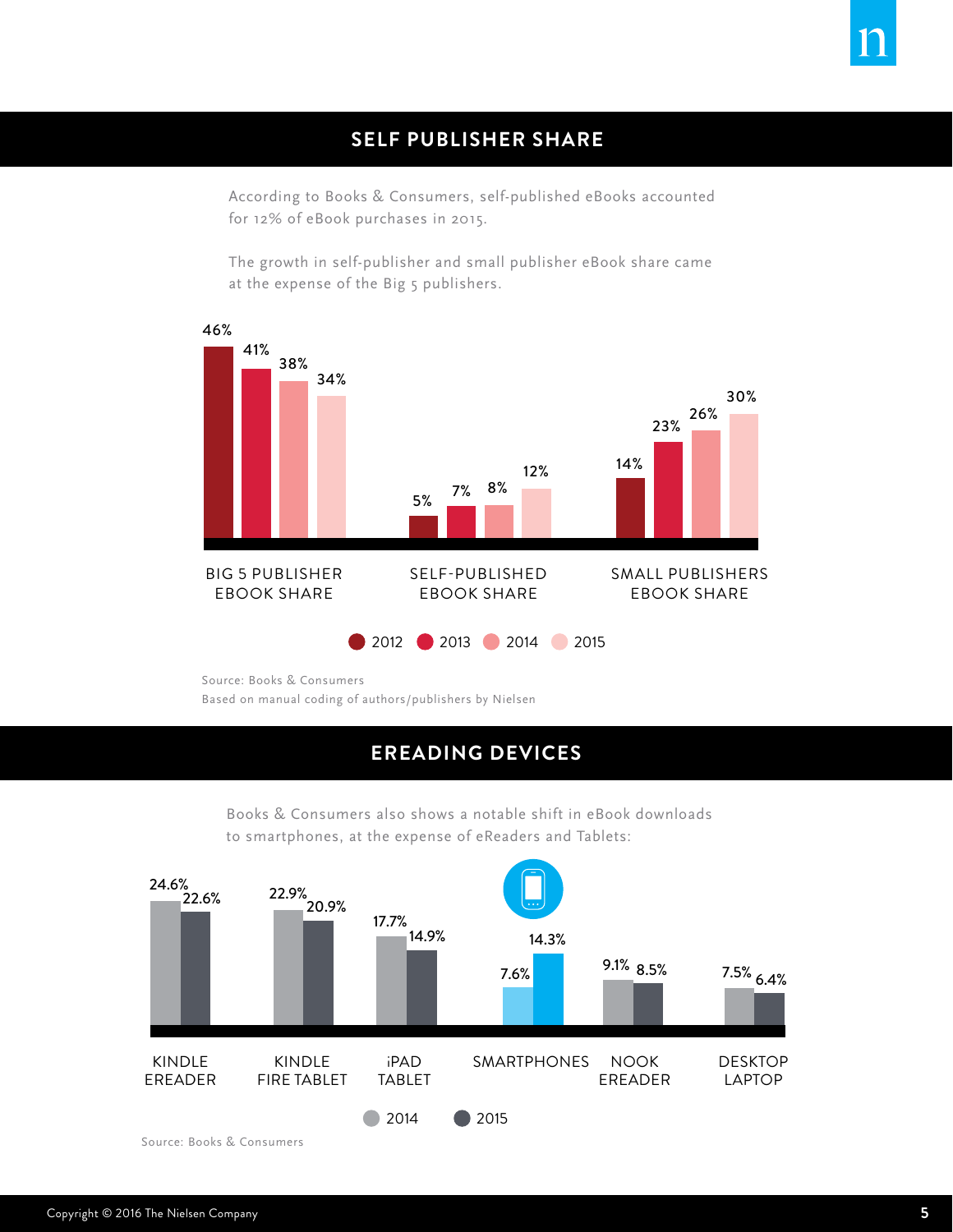#### **MEDIAN EBOOK PRICES**

The chart below shows that the median price paid for an eBook, as reported by Books & Consumers' respondents, has increased to nearly \$10 during 2015 as the "Big 5" regained more control over their market pricing. Meanwhile, the price paid for self-published eBooks dropped in recent quarters to a median price of around \$2.50. The rise in prices for traditionally published eBooks has likely propelled the shift toward purchasing self-published eBooks.



Source: Books & Consumers

#### **Format breakdown**



Trade paperback, hardcover, and board books all saw growth in 2015. Board books saw 19% growth in 2015 on 2014.

Source: BookScan/PubTrack Digital \* 2015 PT-Digital figures are weighted to reflect panel changes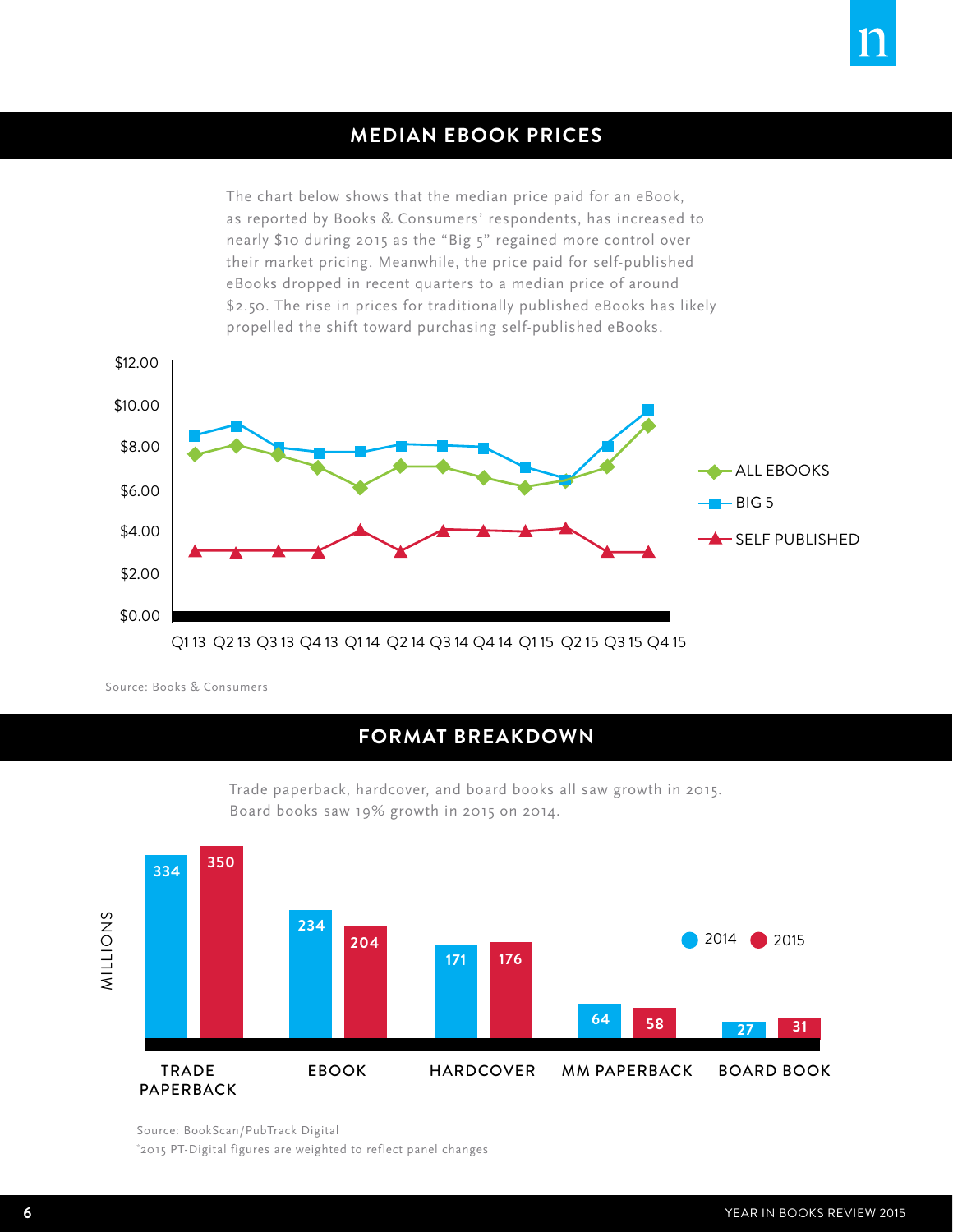#### **Backlist vS. frontlist**

Backlist titles (defined as published more than 12 months in the past) represented 57% of all print book sales in 2015.

Backlist sales in 2015 grew 4.3% over 2014, compared to flat frontlist sales.



Source: BookScan

#### **CHANNEL BREAKDOWN**

Continuing a trend seen in previous years there was a further decline in the unit market share of chains and mass merchandisers while independents and e-tailers grew theirs.



#### **CATEGORY TRENDS**

Non-fiction was the highlight of 2015 with 12% growth in children's non-fiction and 7% growth in adult non-fiction.

Juvenile Fiction overall, including Young Adult titles, declined 3% in 2015 due to a wildly successful previous year with brands like John Green, *Divergent* series, and *Frozen* to name a few.

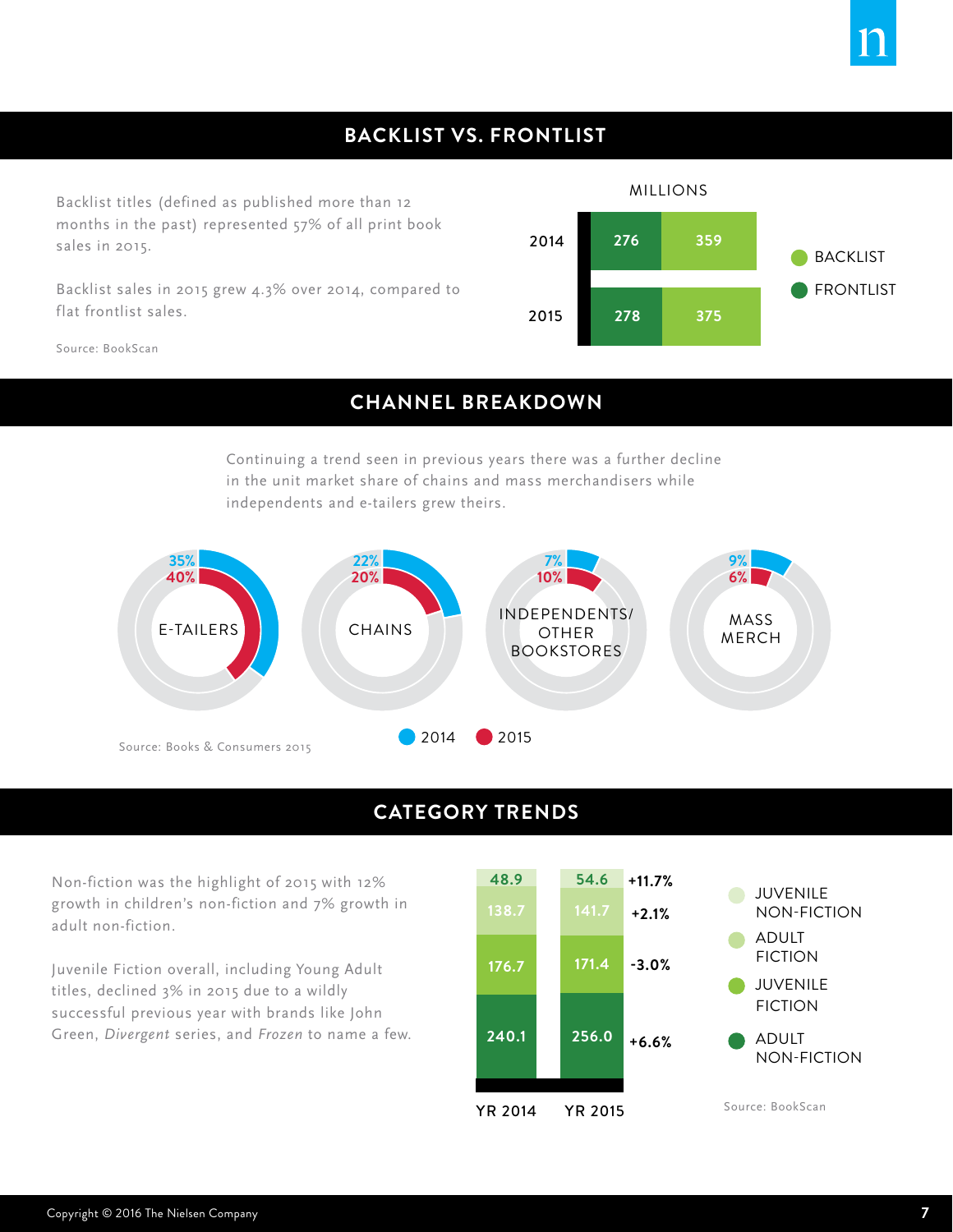### **Growing Genres**

| <b>ADULT NON-FICTION</b>         | % CHANGE |                  |  |                                          |
|----------------------------------|----------|------------------|--|------------------------------------------|
| <b>ART &amp; DESIGN</b>          | 60%      |                  |  |                                          |
| <b>HOUSE &amp; HOME</b>          | 49%      |                  |  |                                          |
| <b>CRAFTS &amp; GAMES</b>        | 35%      |                  |  | the life-changing<br>magic of tidying up |
| SELF-HELP                        | 15%      |                  |  | <b>Brandy Surre</b>                      |
|                                  |          |                  |  |                                          |
| <b>ADULT FICTION</b>             | % CHANGE |                  |  |                                          |
| <b>SCIENCE FICTION</b>           | 44%      |                  |  |                                          |
| <b>CLASSICS</b>                  | 32%      | <b>ANDY WEIR</b> |  |                                          |
| <b>GRAPHIC NOVELS</b>            | 22%      |                  |  |                                          |
|                                  |          |                  |  |                                          |
| <b>JUVENILE</b>                  |          | % CHANGE         |  |                                          |
| <b>JNF REFERENCE</b>             |          | 18%              |  |                                          |
| JNF HISTORY/SPORTS/PEOPLE/PLACES |          | 14%              |  |                                          |
| <b>JNF CONCEPTS</b>              |          | 13%              |  |                                          |
| <b>JF ANIMALS</b>                |          | 12%              |  |                                          |

Source: BookScan

#### **2015 was the year of Adult Coloring Books:**

Nielsen BookScan estimates that 12 million copies of coloring books sold in the US in 2015 compared to 1 million in 2014 – and that over 2,000 coloring books were published in 2015 compared to 300 in the previous year. The phenomenon is apparent in the bestseller lists. Two adult coloring books land spots on Nielsen's 2015 Top 20 bestseller list: Johanna Basford's *Secret Garden* and *Enchanted Forest* (Chronicle), selling 765,000 copies and 675,000 copies respectively.

#### **Some facts about Adult Coloring book buyers:**

According to Books and Consumers, 20% of book buyers in December 2015 had purchased an adult coloring book before.

71% of the buyers were women, with the largest representation in the 18-29 age band. Millennials were 29% more likely to buy an adult coloring books as compared to all buyers.

### **71%** of Adult Coloring book buyers are women

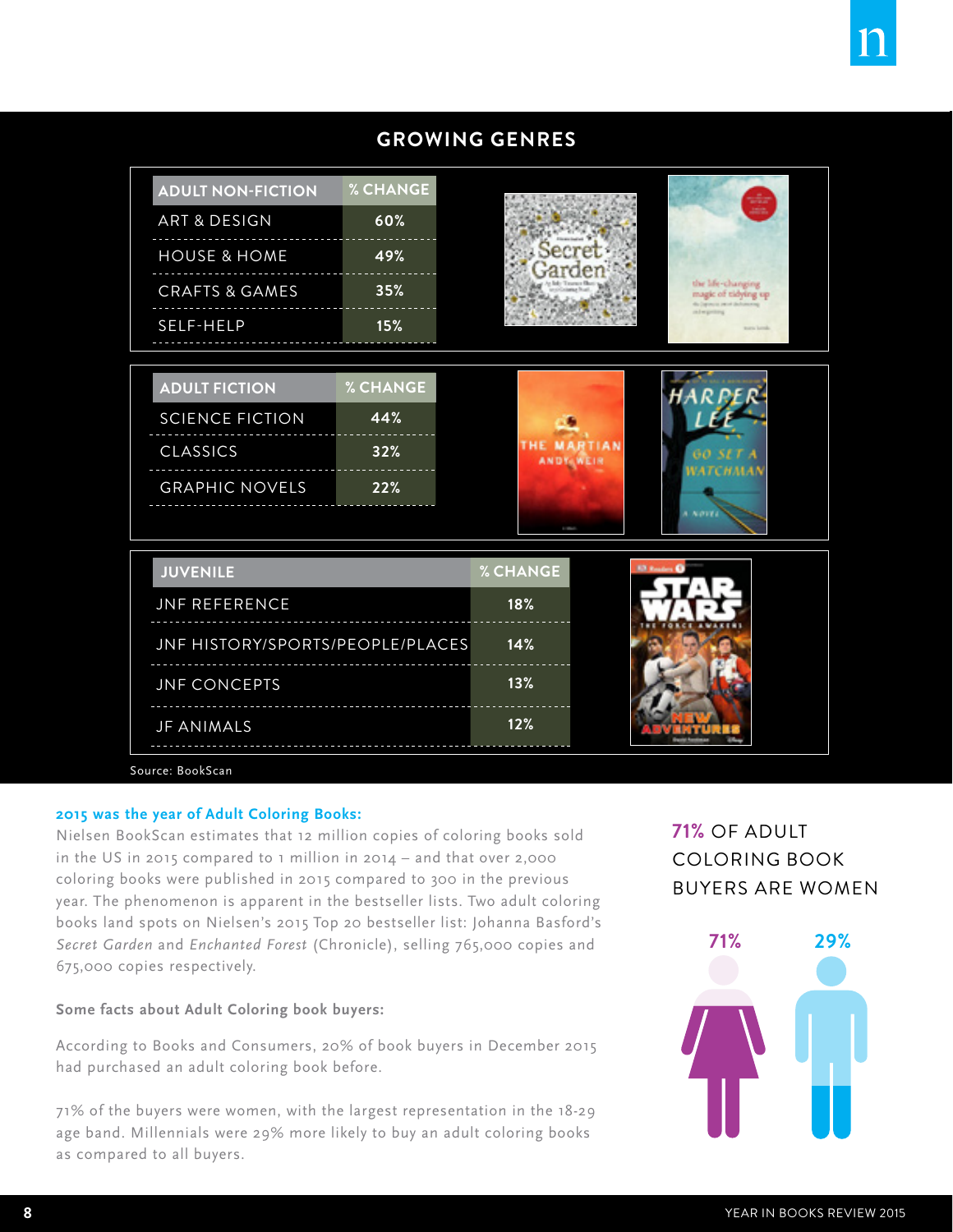#### **book sales in the christian market**

PubTrack Christian – which tracks book sales in Christian retailers exclusively – shows that in that market Christian book sales grew by 9% in value and 10% in volume 2015 from 2014. All categories were up, with the largest value growth in Bibles (+16%) and Non-Fiction (+8%), driven not by a single title but by organic growth across many genres.



Source: PubTrack Christian Retail POS Activity

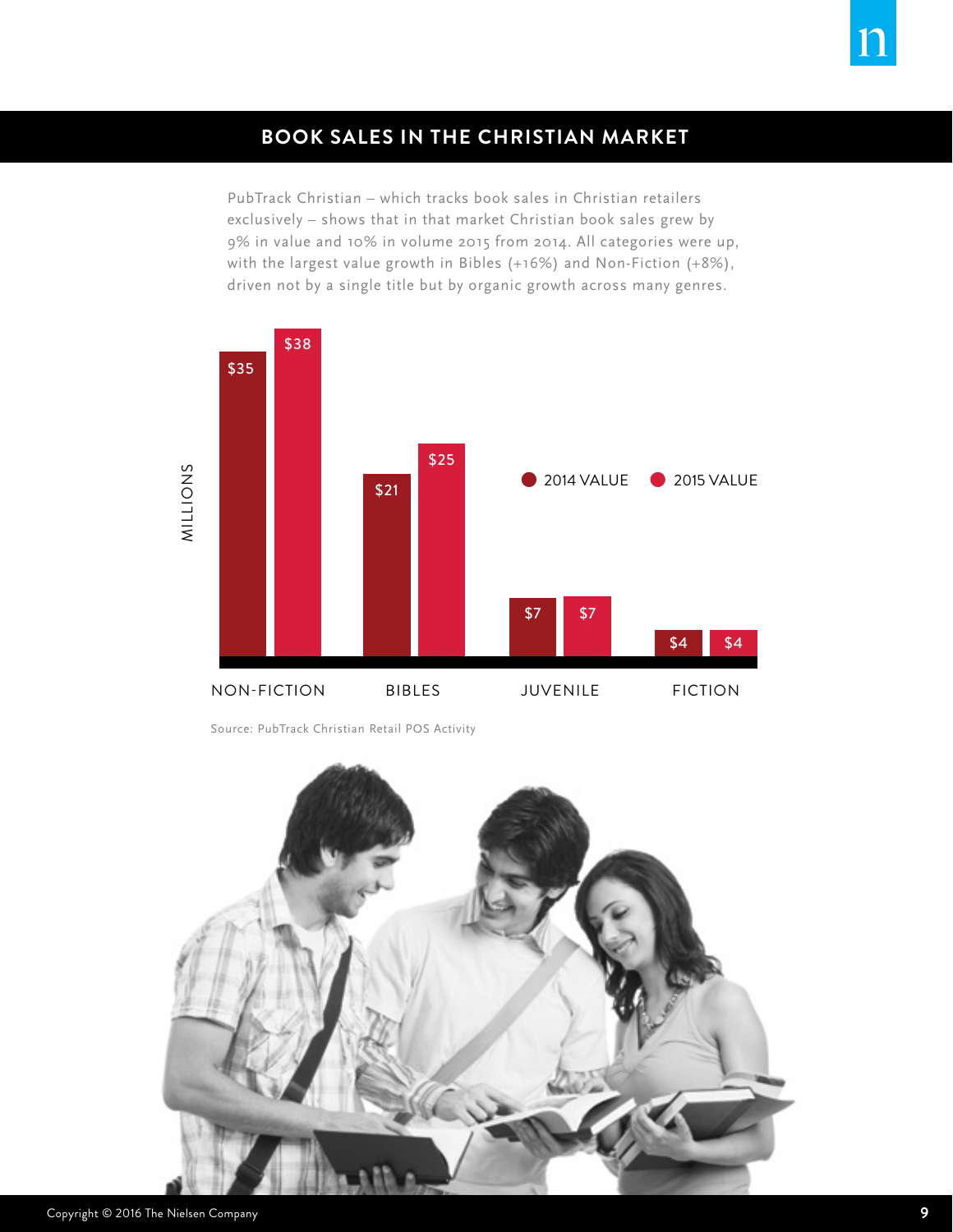#### **TOP 20 PRINT BESTSELLERS: Overall**

| $\#$           | <b>TITLE</b>                                      | <b>AUTHOR</b>                 | <b>IMPRINT</b>                     | <b>PUB</b><br><b>DATE</b> | 2015<br><b>SALES</b> |
|----------------|---------------------------------------------------|-------------------------------|------------------------------------|---------------------------|----------------------|
| $\mathbb{I}$   | <b>GO SET A WATCHMAN</b>                          | <b>LEE HARPER</b>             | <b>HARPER</b>                      | 7/1/2015                  | 1,599,000            |
| $\overline{2}$ | DIARY OF A WIMPY KID: OLD SCHOOL                  | KINNEY JEFF                   | <b>HARRY N. ABRAMS</b>             | 11/1/2015                 | 1,484,000            |
| $\overline{3}$ | GREY                                              | JAMES E. L.                   | <b>VINTAGE</b>                     | 6/1/2015                  | 1,407,000            |
| $\overline{4}$ | THE GIRL ON THE TRAIN                             | <b>HAWKINS PAULA</b>          | RIVERHEAD BOOKS                    | 1/1/2015                  | 1,346,000            |
| 5              | THE LIFE-CHANGING MAGIC OF TIDYING UP KONDO MARIE |                               | TEN SPEED PRESS                    | 10/1/2014                 | 1,143,000            |
| 6              | ALL THE LIGHT WE CANNOT SEE                       | <b>DOERR ANTHONY</b>          | <b>SCRIBNER BOOK COMPANY</b>       | 5/1/2014                  | 1,014,000            |
| $\overline{7}$ | PAPER TOWNS                                       | <b>GREEN JOHN</b>             | <b>SPEAK</b>                       | 9/1/2009                  | 919,000              |
| 8              | <b>KILLING REAGAN</b>                             | O'REILLY BILL                 | <b>HENRY HOLT &amp; COMPANY</b>    | 9/1/2015                  | 852,000              |
| $\overline{9}$ | <b>AMERICAN SNIPER</b>                            | <b>KYLE CHRIS</b>             | WILLIAM MORROW & COMPANY 11/1/2014 |                           | 851,000              |
| 10             | SECRET GARDEN: AN INKY TREASURE                   | BASFORD JOHANNA LAURENCE KING |                                    | 3/1/2013                  | 765,000              |
| 11             | FIRST 100 WORDS                                   | PRIDDY BOOKS                  | PRIDDY BOOKS                       | 5/1/2011                  | 685,000              |
| 12             | ENCHANTED FOREST: AN INKY QUEST                   | BASFORD JOHANNA LAURENCE KING |                                    | 2/1/2015                  | 675,000              |
| 13             | THE MARTIAN                                       | <b>WEIR ANDY</b>              | <b>BROADWAY BOOKS</b>              | 10/1/2014                 | 673,000              |
| 14             | ROGUE LAWYER                                      | <b>GRISHAM JOHN</b>           | <b>DOUBLEDAY BOOKS</b>             | 10/1/2015                 | 576,000              |
| 15             | THE PIONEER WOMAN COOKS                           | DRUMMOND REE                  | WILLIAM MORROW & COMPANY           | 10/1/2015                 | 570,000              |
| 16             | <b>TO KILL A MOCKINGBIRD</b>                      | <b>LEE HARPER</b>             | <b>GRAND CENTRAL PUBLISHING</b>    | 10/1/1988                 | 563,000              |
| 17             | THE LONG HAUL                                     | KINNEY JEFF                   | <b>AMULET BOOKS</b>                | 11/1/2014                 | 554,000              |
| 18             | <b>JESUS CALLING</b>                              | YOUNG SARAH                   | THOMAS NELSON PUBLISHERS           | 10/1/2004 545,000         |                      |
| 19             | THE BOYS IN THE BOAT                              | <b>BROWN DANIEL</b><br>JAMES  | PENGUIN BOOKS                      | 5/1/2014                  | 532,000              |
| 20             | <b>STRENGTHS FINDER 2.0</b>                       | RATH TOM                      | <b>GALLUP PRESS</b>                | 2/1/2007                  | 529,000              |

Source: BookScan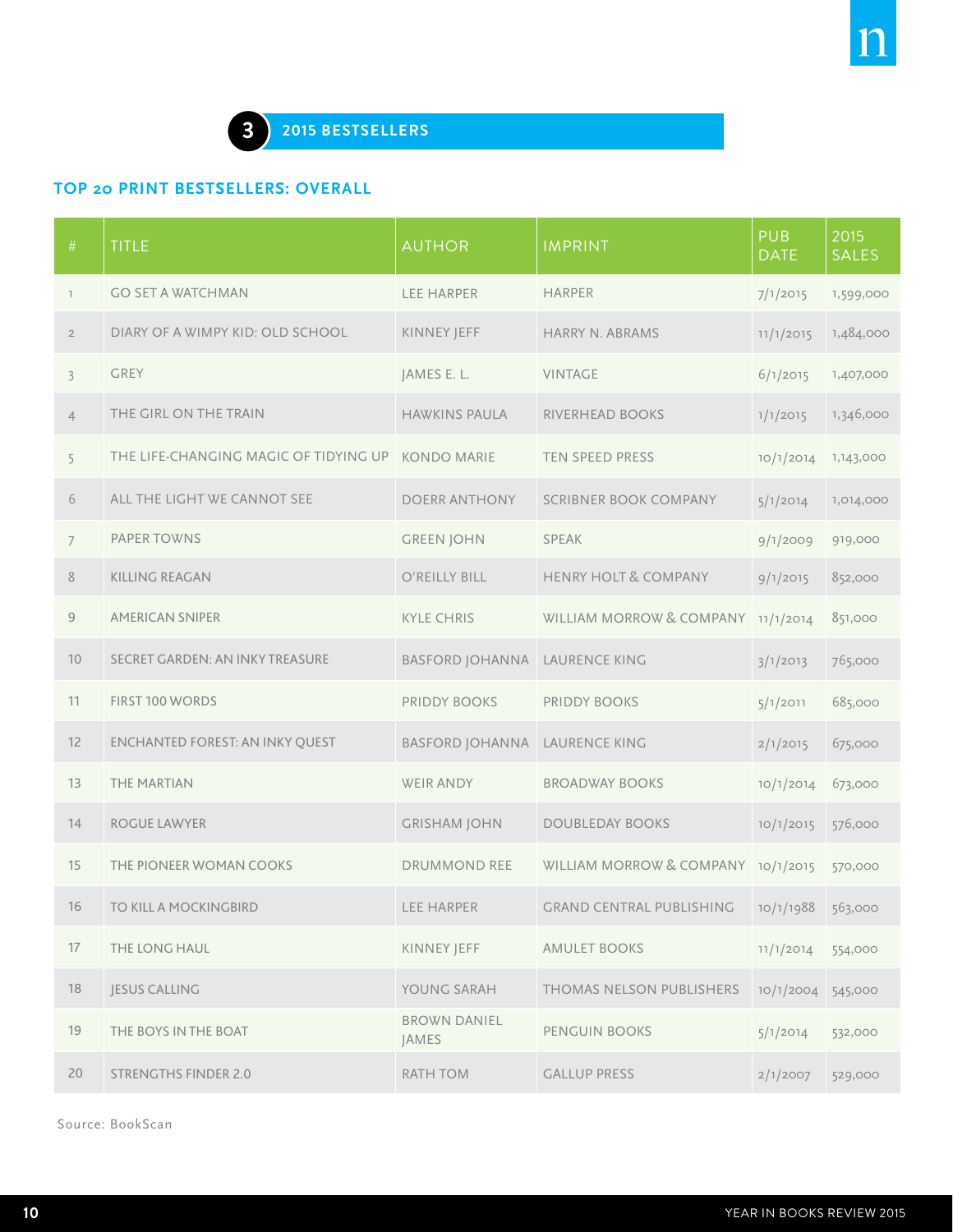#### **TOP 20 PRINT BESTSELLERS: JUVENILE**

| #              | <b>TITLE</b>                                   | <b>AUTHOR</b>             | <b>IMPRINT</b>                                 | <b>PUB</b><br><b>DATE</b> | 2015<br><b>SALES</b> |
|----------------|------------------------------------------------|---------------------------|------------------------------------------------|---------------------------|----------------------|
| $\mathbb{I}$   | DIARY OF A WIMPY KID: OLD SCHOOL               | KINNEY JEFF               | <b>HARRY N. ABRAMS</b>                         | 11/1/2015                 | 1,484,000            |
| $\overline{2}$ | PAPER TOWNS                                    | <b>GREEN JOHN</b>         | <b>SPEAK</b>                                   | 9/1/2009                  | 919,000              |
| $\overline{3}$ | <b>SECRET GARDEN: AN INKY TREASURE</b>         | <b>BASFORD JOHANNA</b>    | <b>LAURENCE KING</b>                           | 3/1/2013                  | 765,000              |
| $\overline{4}$ | FIRST 100 WORDS                                | PRIDDY BOOKS              | PRIDDY BOOKS                                   | 5/1/2011                  | 685,000              |
| 5              | ENCHANTED FOREST: AN INKY QUEST                | <b>BASFORD JOHANNA</b>    | <b>LAURENCE KING</b>                           | 2/1/2015                  | 675,000              |
| 6              | THE LONG HAUL                                  | KINNEY JEFF               | <b>AMULET BOOKS</b>                            | 11/1/2014                 | 554,000              |
| $\overline{7}$ | OH, THE PLACES YOU'LL GO!                      | <b>DR SEUSS</b>           | RANDOM HOUSE CHILDREN'S<br><b>BOOKS</b>        | 1/1/1990                  | 521,000              |
| 8              | THE ISLE OF THE LOST                           | DE LA CRUZ MELISSA        | <b>DISNEY-HYPERION</b>                         | 5/1/2015                  | 493,000              |
| $\mathcal{G}$  | LAUGH-OUT-LOUD JOKES FOR KIDS                  | <b>ELLIOTT ROB</b>        | FLEMING H. REVELL COMPANY                      | 8/1/2010                  | 483,000              |
| 10             | WHAT PET SHOULD I GET?                         | DR SEUSS                  | <b>RANDOM HOUSE BOOKS FOR</b><br>YOUNG READERS | 7/1/2015                  | 464,000              |
| 11             | <b>GREEN EGGS AND HAM</b>                      | <b>DR SEUSS</b>           | RANDOM HOUSE CHILDREN'S<br><b>BOOKS</b>        | 8/1/1960                  | 442,000              |
| 12             | THE VERY HUNGRY CATERPILLAR                    | <b>CARLE ERIC</b>         | PHILOMEL BOOKS                                 | 3/1/1994                  | 407,000              |
| 13             | ONE FISH TWO FISH RED FISH BLUE FISH           | <b>DR SEUSS</b>           | RANDOM HOUSE CHILDREN'S<br><b>BOOKS</b>        | 3/1/1960                  | 401,000              |
| 14             | <b>GOODNIGHT MOON</b>                          | <b>BROWN MARGARETWISE</b> | HARPERFESTIVAL                                 | 10/1/1991                 | 398,000              |
| 15             | <b>BROWN BEAR, BROWN BEAR</b>                  | MARTIN BILL JR.           | <b>HENRY HOLT &amp; COMPANY</b>                | 9/1/1996                  | 392,000              |
| 16             | <b>LOVE YOU FOREVER</b>                        | MUNSCH ROBERT N.          | <b>FIREFLY BOOKS</b>                           | 9/1/1995                  | 387,000              |
| 17             | <b>WONDER</b>                                  | PALACIO R. J.             | ALFRED A. KNOPF BOOKS<br><b>FOR YOUN</b>       | 2/1/2012                  | 385,000              |
| 18             | MISS PEREGRINE'S HOME FOR PECULIAR<br>CHILDREN | RIGGS RANSOM              | QUIRK BOOKS                                    | 6/1/2013                  | 369,000              |
| 19             | THE DAY THE CRAYONS QUIT                       | DAYWALT DREW              | PHILOMEL BOOKS                                 | 6/1/2013                  | 369,000              |
| 20             | <b>LOOKING FOR ALASKA</b>                      | <b>GREEN JOHN</b>         | <b>SPEAK</b>                                   | 1/1/2007                  | 357,000              |

Source: BookScan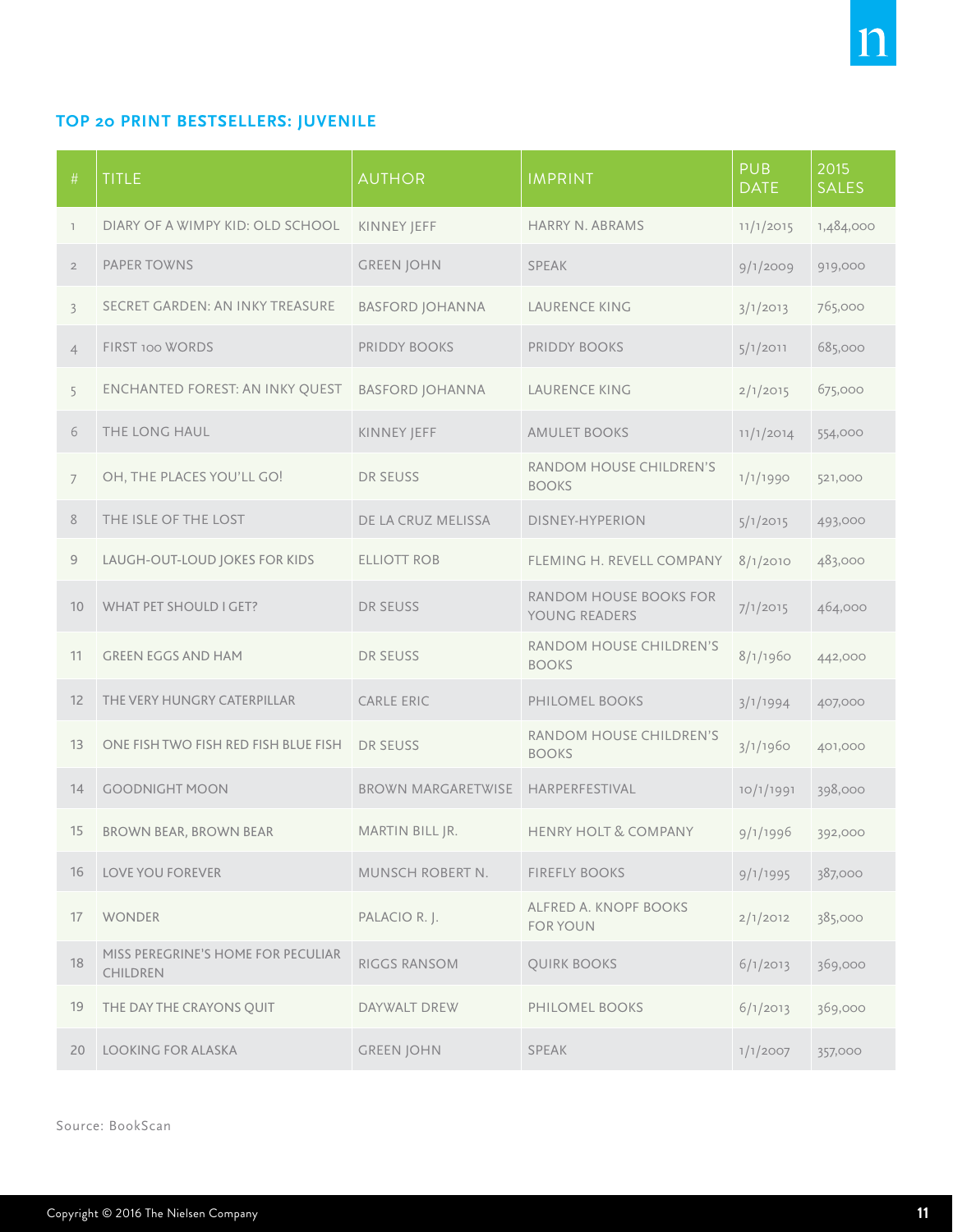

#### **% of Americans buying books**

The proportion of Americans who buy books has declined by 6 percentage points since 2011.



Source: Books & Consumers

#### **Gender split of books purchased**

While females accounted for a larger percentage of units sold in 2015 (54%), they accounted for a lesser percentage of dollars spent (45%). This indicates that men are buying fewer books - but paying more for them.

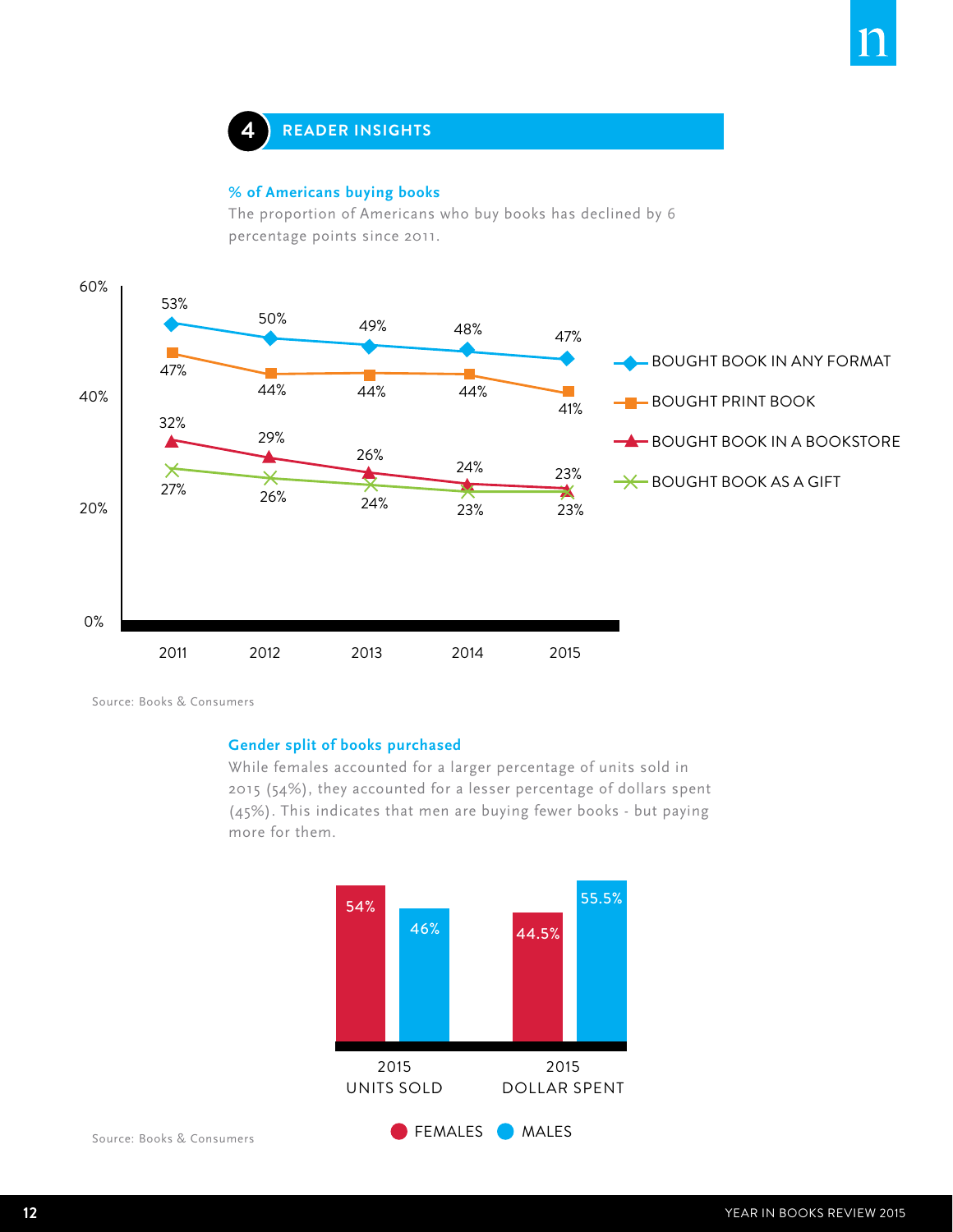## **Ethnicity breakouts**



AFRICAN AMERICANS 102% more likely to buy Children's Bible/Prayer Books

65% more likely to buy books at a supermarket/drug store

47% more likely to buy Social Science/Social Issues books



HISPANIC/ LATINO

52% more likely to use a book subscription service

36% more likely to buy Comics & Graphic Novels

23% more likely to buy Young Adult books



ASIAN-AMERICAN 97% more likely to buy STM books (Scientific, Technical, Medical)

49% more likely to use a book subscription service

45% more likely to buy Business & Economics books

Source: Books & Consumers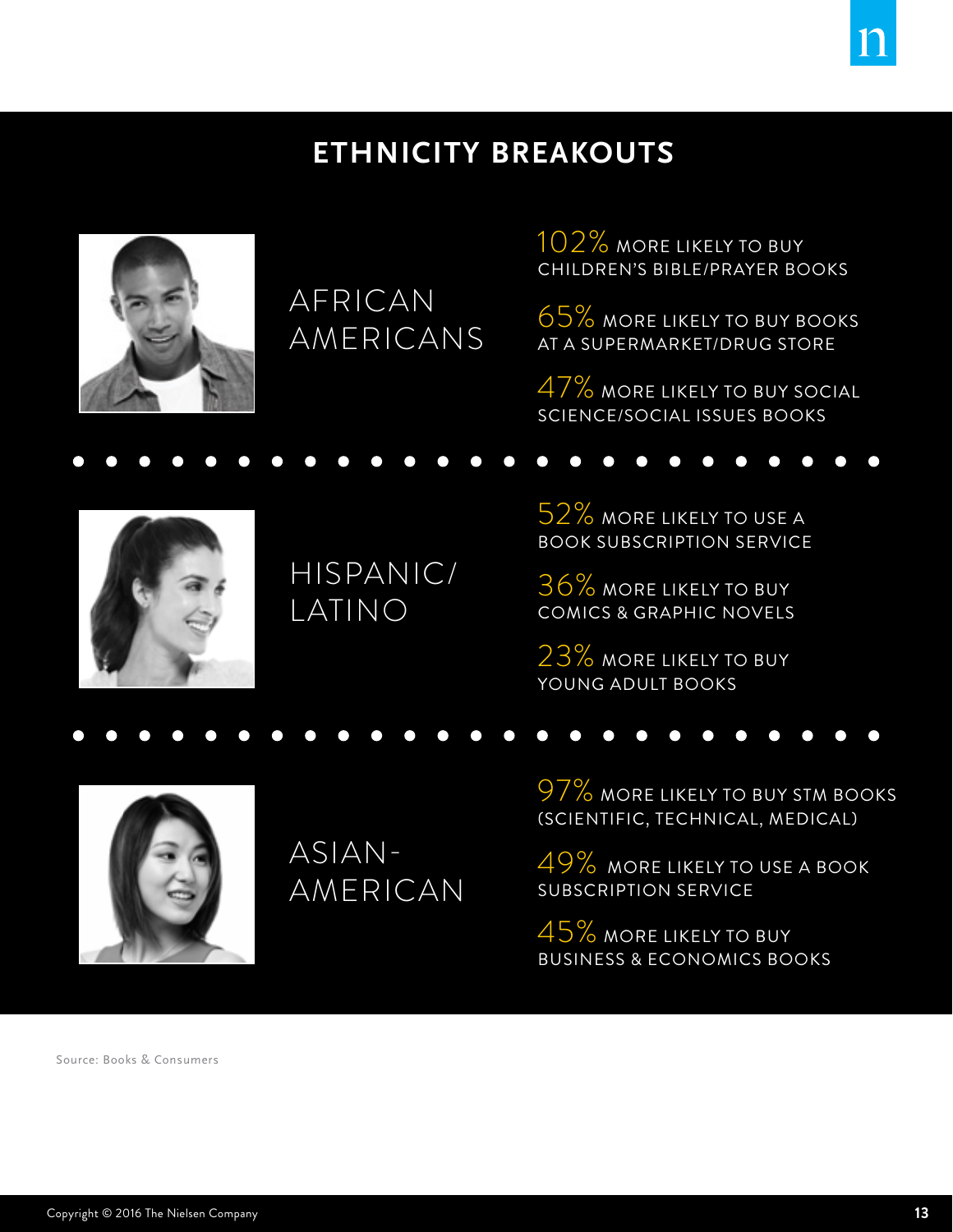

#### **Book discovery**

Browsing in a physical store is the top discovery method for print books and online browsing is the top for eBooks. An in-person recommendation from a friend or relative is the second most influential for both print and eBooks.





Source: Books & Consumers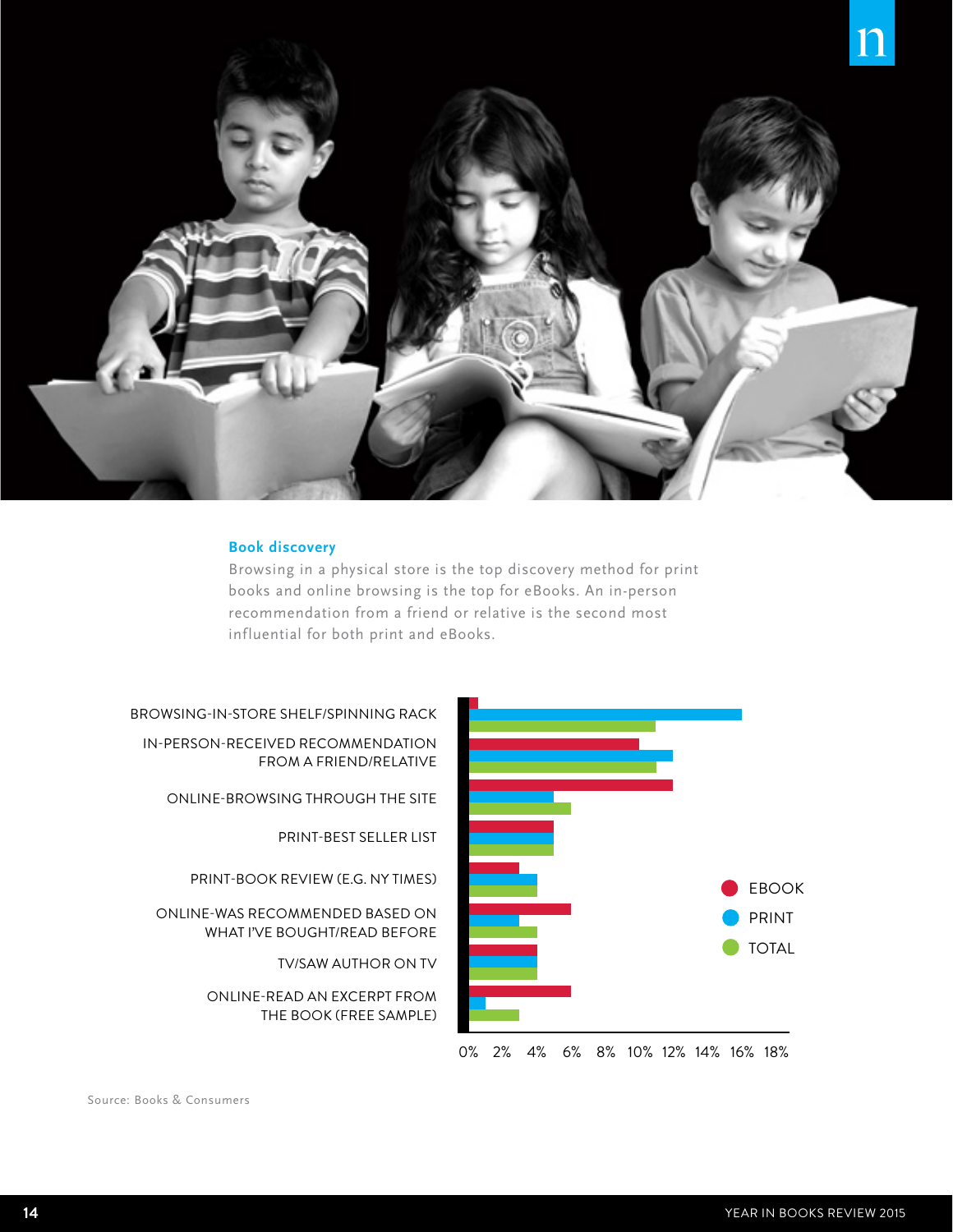#### **A NOTE ABOUT OUR SOURCES:**

*BOOKSCAN* IS THE BOOK INDUSTRY'S GO-TO SOURCE OF POINT-OF-SALE DATA ON BOOKS PURCHASED. It is the world's first and largest continuous print book sales monitoring service covering 10 markets around the world, including the US and the UK.

*PUBTRACK DIGITAL* IS THE BOOK INDUSTRY'S COMPANION TO BOOKSCAN FOR THE EBOOK MARKET. It is the book industry's only aggregated eBook analytic tool offering comprehensive, POS data from the top 30 (and growing) digital publishers.

*PUBTRACK CHRISTIAN* PROVIDES ACCESS TO A COMPLETE VIEW OF THE CHRISTIAN MARKET. It is the leading data warehouse, aggregation and analysis tool set created exclusively for today's Christian publishers and retailers.

*BOOKS & CONSUMERS* IS THE WORLD'S LARGEST TRACKER OF WHAT BOOK CONSUMERS ARE BUYING AND WHY. It is the premier resource for understanding consumer book buying behavior and gaining actionable insights into how books are discovered and purchased. Further, it provides a vast source of sample for clients to run cutting edge primary research.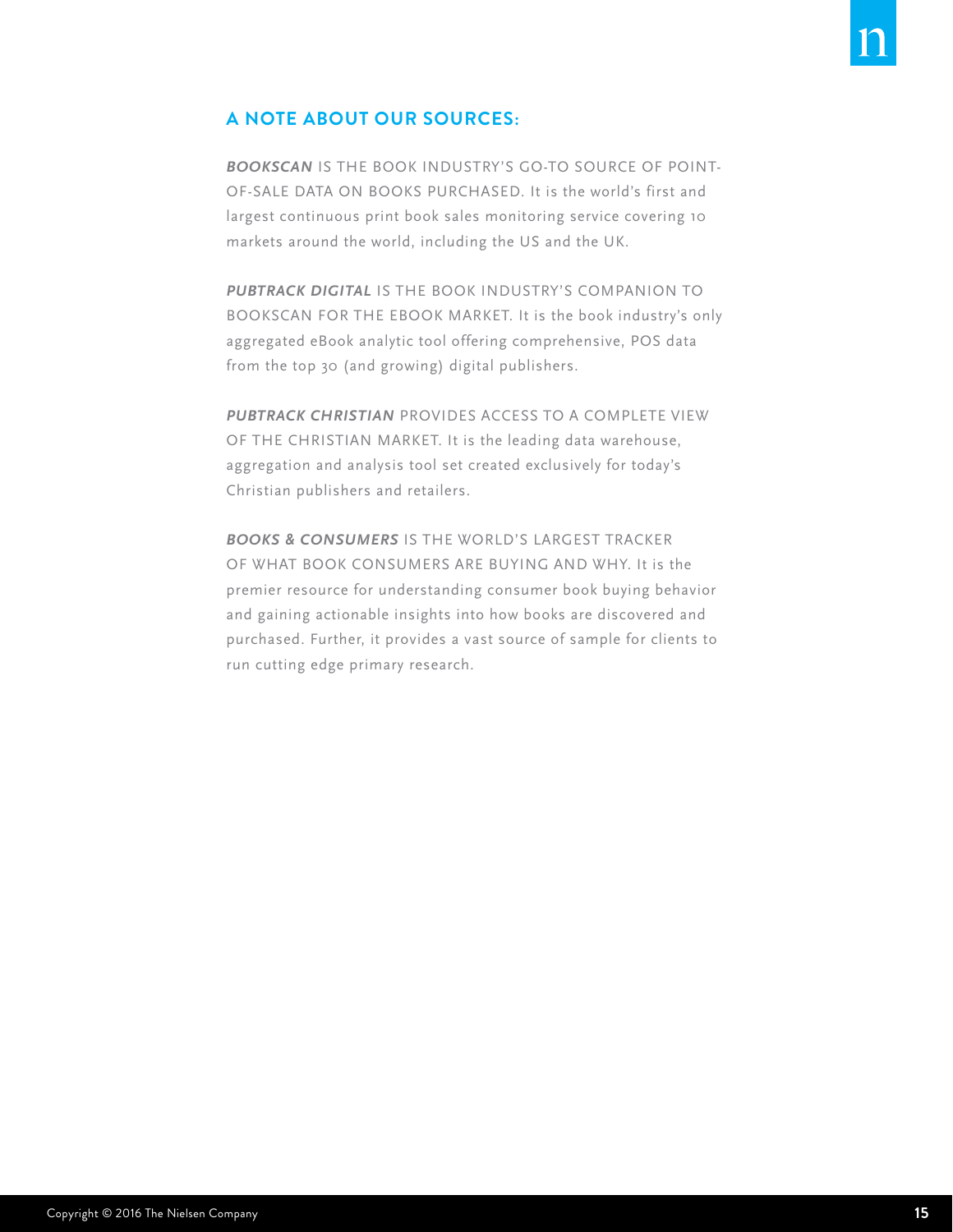

## **HARPER LEE 'S** GO SET A WATCHMAN

Propelled to the best seller list in 2015, this *To Kill a Mockingbird* semi-sequel, is a "home-coming" of sorts for Scout, now grown, who confronts a racist Atticus Finch. This is a book that surprised many readers who grew up on a more noble portrayal of Atticus. Controversy continues to swirl as to whether Harper Lee truly intended this to be published.

#### PUBLISHED: **July 14, 2015**

**24 weeks** on the Bestseller List in 2015 **1.6 million** print unit sales in 2015 (Source: BookScan) **54%** of her buyers highly recommend her book



Planned to buy this book (15% impulse)





#### TOP DISCOVERY REASONS

Book reviews (mainly print) Heard about on TV Social Network recommendation Bestseller

#### SOCIAL INDICES: COMPARED TO ALL BOOK BUYERS

**3%** more likely to be on Facebook 25% more likely to be on Twitter 43% more likely to be on Tumblr 29% more likely to be on Instagram 31% more likely to be on Pinterest

#### INDICES: COMPARED TO ALL BOOK BUYERS





GO SET A

тсні

NOVEL

#### **N-SCORE**

Nielsen's proprietary measure of "marketability" based on attributes such as awareness, likeability, and influence.

#### **HARPER LEE**

Awareness 49 Likeability 71 Influence 72 **TOTAL (N-SCORE )** 74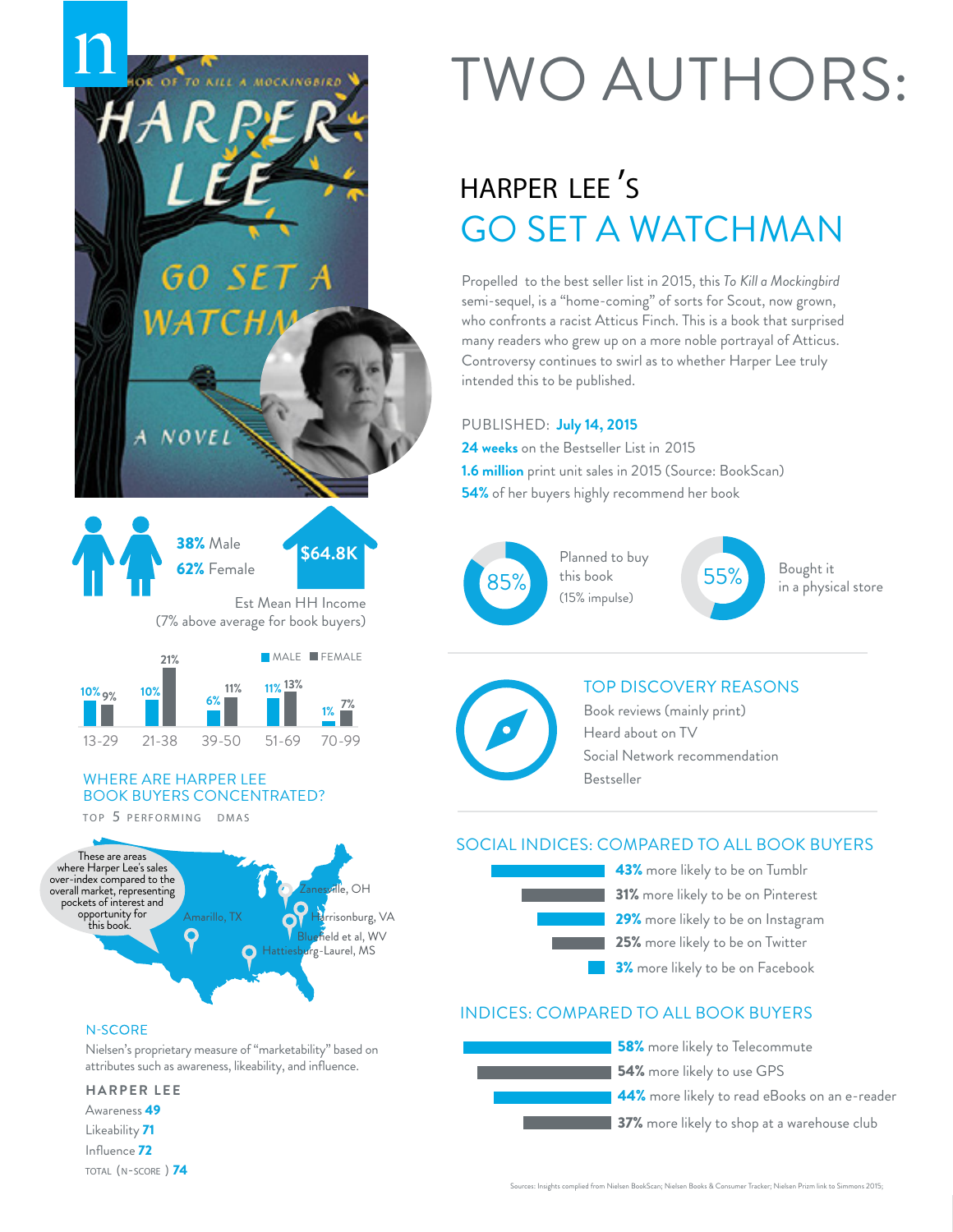# A CLOSER LOOK

## **PAULA HAWKINS'**  THE GIRL ON THE TRAIN

A mystery/thriller from Britain, this debut novel has taken American readers by storm. The narrator, a London-bound commuter prone to alcoholic blackouts, gets caught up in a murder investigation involving people she had been observing on her journey. The book delivers a plot line with many twists and turns that leaves the reader guessing till the very end.

#### PUBLISHED: **January 13, 2015**

**50 weeks** on the Bestseller List in 2015 (Source: BookScan) **1.3 million** print unit sales in 2015 **51%** of her buyers highly recommend her book

Planned to buy this book (43% impulse) 57%

38% Bought it<br>38% in a physical store

#### TOP DISCOVERY REASONS

 Book reviews Browsing on online/etailer site Bestseller lists

Retailer recommendation

#### SOCIAL INDICES: COMPARED TO ALL BOOK BUYERS



22% more likely to be on Twitter 24% more likely to be on Instagram

- 14% more likely to be on Tumblr
- **3%** more likely to be on Facebook

#### INDICES: COMPARED TO ALL BOOK BUYERS



**69%** more likely to read The Economist **42%** more likely to buy classical music **35%** more likely to be a frequent moviegoer 10% less likely to watch network news





(17% above average for book buyers)



#### WHERE ARE PAULA HAWKINS BOOK BUYERS CONCENTRATED?

**TOP 5 P E R F O R M I NG D M AS**



Nielsen's proprietary measure of "marketability" based on attributes such as awareness, likeability, and influence.

**PAULA HAWKINS** Awareness 9 Likeability 55 Influence 26 **TOTAL (N-SCORE )** 52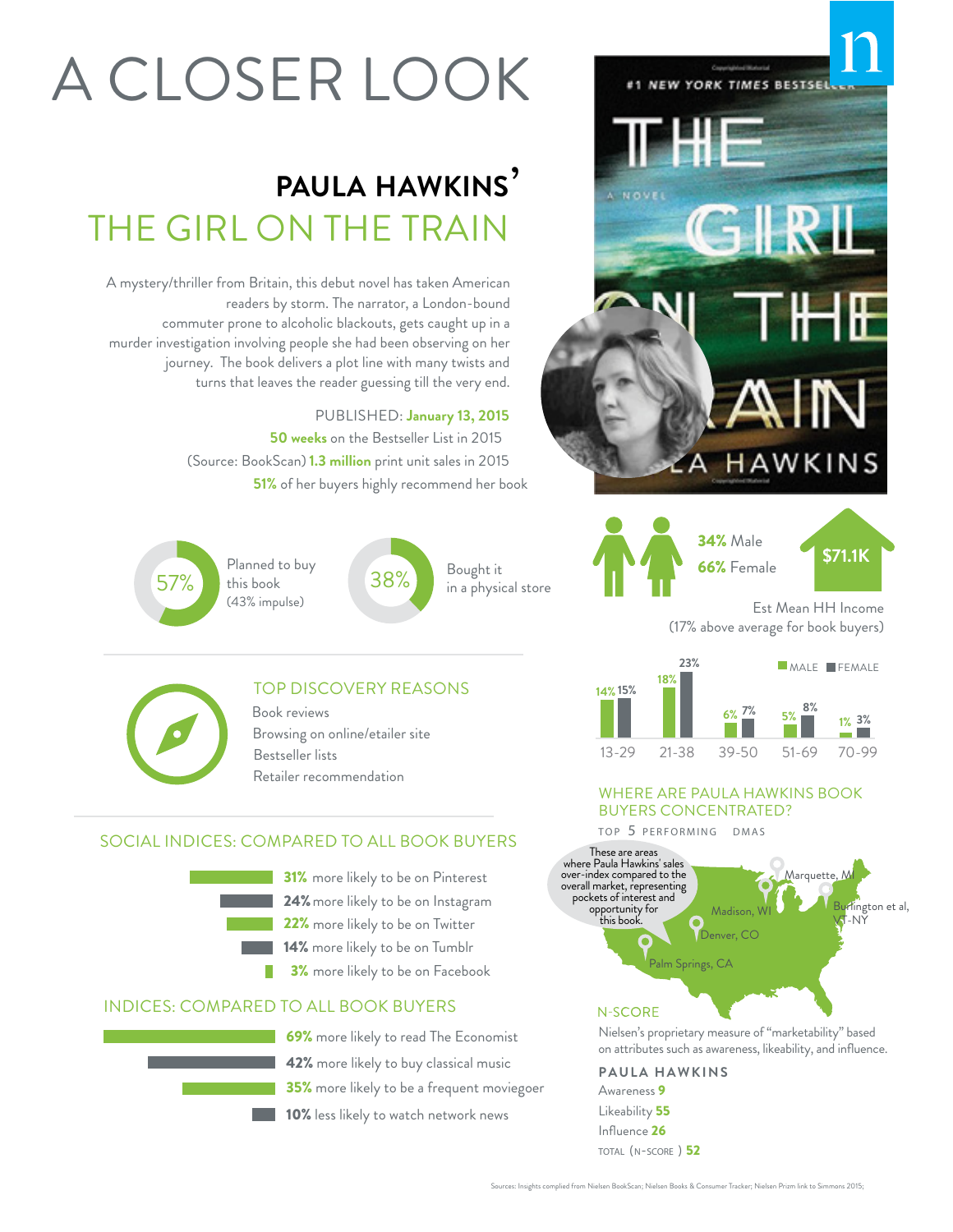#### About Nielsen

Nielsen Holdings plc (NYSE: NLSN) is a global performance management company that provides a comprehensive understanding of what consumers watch and buy. Nielsen's Watch segment provides media and advertising clients with Total Audience measurement services for all devices on which content — video, audio and text — is consumed. The Buy segment offers consumer packaged goods manufacturers and retailers the industry's only global view of retail performance measurement. By integrating information from its Watch and Buy segments and other data sources, Nielsen also provides its clients with analytics that help improve performance. Nielsen, an S&P 500 company, has operations in over 100 countries, covering more than 90% of the world's population.

For more information, visit www.nielsen.com.

Copyright © 2016 The Nielsen Company. All rights reserved. Nielsen and the Nielsen logo are trademarks or registered trademarks of CZT/ACN Trademarks, L.L.C. Other product and service names are trademarks or registered trademarks of their respective companies. 16/9890